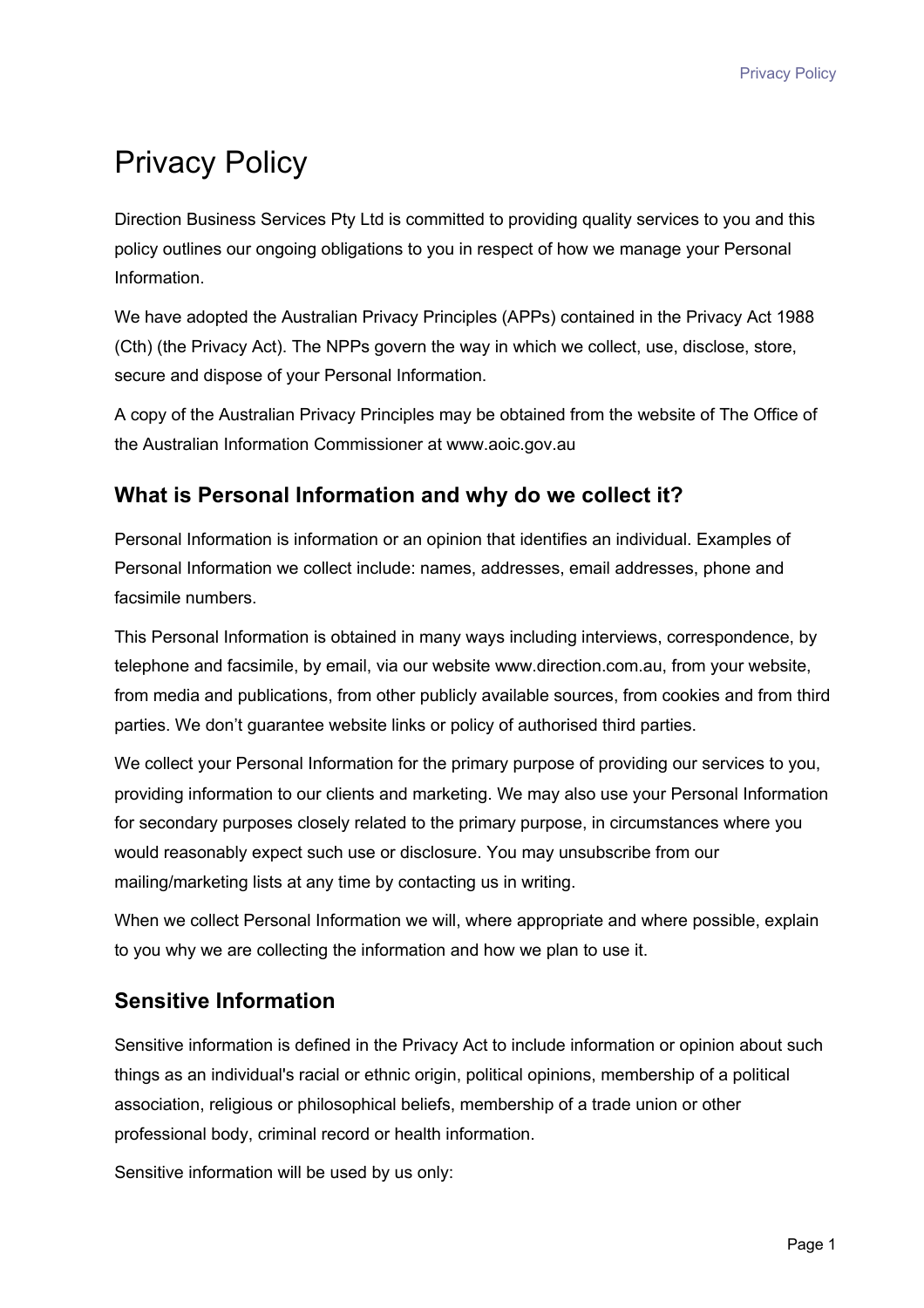- For the primary purpose for which it was obtained
- For a secondary purpose that is directly related to the primary purpose
- With your consent; or where required or authorised by law.

### **Third Parties**

Where reasonable and practicable to do so, we will collect your Personal Information only from you. However, in some circumstances we may be provided with information by third parties. In such a case we will take reasonable steps to ensure that you are made aware of the information provided to us by the third party.

#### **Disclosure of Personal Information**

Your Personal Information may be disclosed in a number of circumstances including the following:

- Third parties where you consent to the use or disclosure; and
- Where required or authorised by law.

#### **Security of Personal Information**

Your Personal Information is stored in a manner that reasonably protects it from misuse and loss and from unauthorized access, modification or disclosure.

When your Personal Information is no longer needed for the purpose for which it was obtained, we will take reasonable steps to destroy or permanently de-identify your Personal Information. However, most of the Personal Information is or will be stored in client files which will be kept by us for a minimum of 7 years.

## **Access to your Personal Information**

You may access the Personal Information we hold about you and to update and/or correct it, subject to certain exceptions. If you wish to access your Personal Information, please contact us in writing.

Direction. Business Services Pty Ltd will not charge any fee for your access request, but may charge an administrative fee for providing a copy of your Personal Information.

In order to protect your Personal Information we may require identification from you before releasing the requested information.